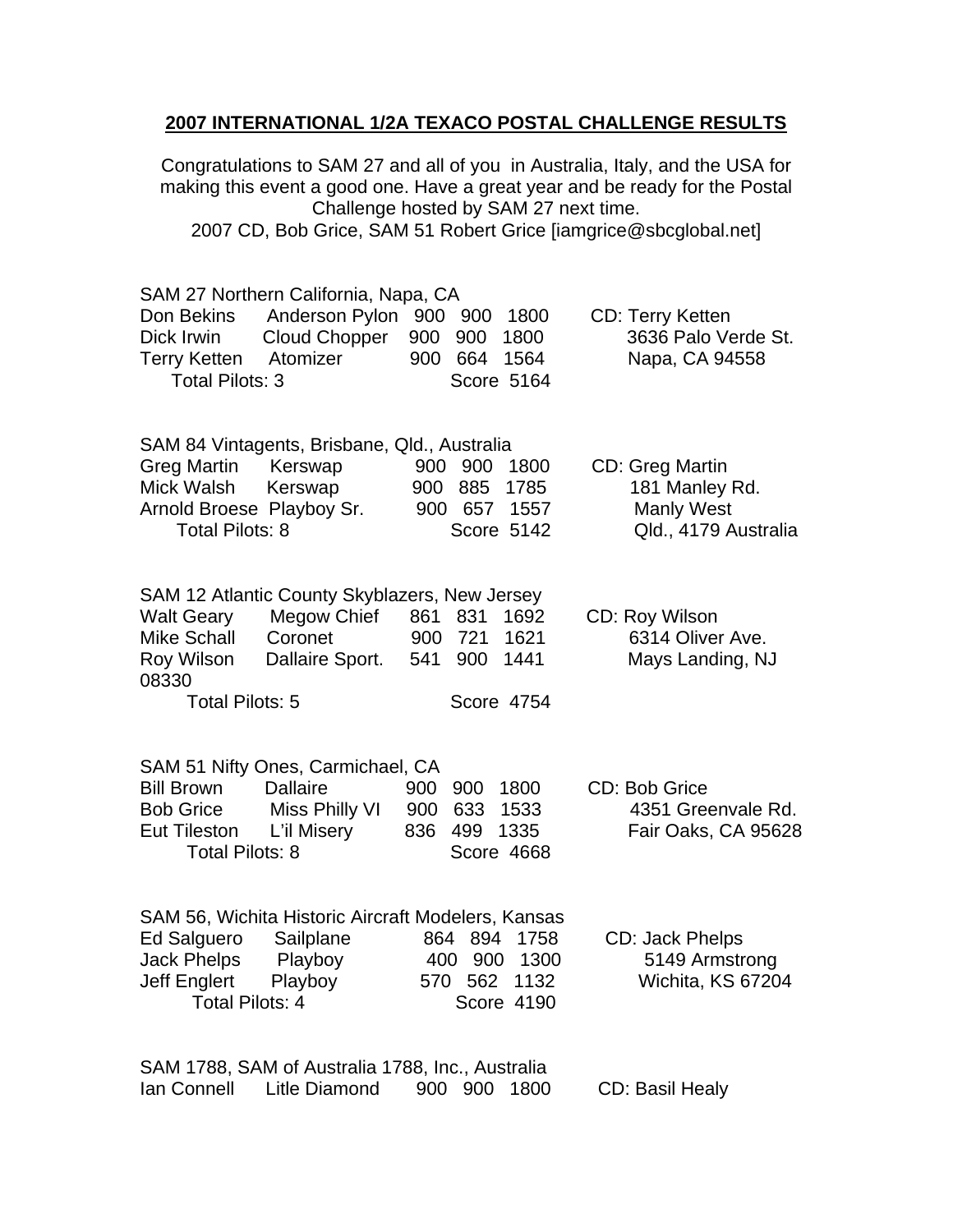| <b>Brian Payne</b><br>Umina                                                                          | $RC-1$                                                                                                       | 603 728 1331                                        |                      | 4 Casuarina Close,                                     |
|------------------------------------------------------------------------------------------------------|--------------------------------------------------------------------------------------------------------------|-----------------------------------------------------|----------------------|--------------------------------------------------------|
| Basil Healy Megow Chief<br><b>Total Pilots: 4</b>                                                    |                                                                                                              | 404 647<br>Score 4182                               | 1051                 | NSW, Australia 2257                                    |
|                                                                                                      |                                                                                                              |                                                     |                      |                                                        |
| <b>Jose Tellez</b><br><b>Jim Elliott</b><br>Bob Angel<br>93455                                       | SAM 26, Central Coast Chapter, California<br>Playboy<br>Atomizer<br>Playboy Jr.                              | 900 900<br>597 597<br>574 575                       | 1800<br>1194<br>1149 | CD: Bob Angel<br>1001 Patterson Rd.<br>Santa Maria, CA |
| <b>Total Pilots: 7</b>                                                                               |                                                                                                              | Score 4143                                          |                      |                                                        |
| Ralph Waser<br>John Schifko<br>63123                                                                 | SAM N-X-211, St. Louis. Missouri<br>Jerry Bonagurio Lanzo Bomber<br>Anderson Pylon 603<br>Playboy Senior 478 | 880<br>625<br>636<br>499                            | 1505<br>1239<br>977  | CD: John Schifko<br>7908 Harlan St.<br>St. Louis, MO   |
| Total Pilots: 6                                                                                      |                                                                                                              | Score 3721                                          |                      |                                                        |
| SAM 2001 l'AQUILONE, Italy<br>Lustrati Silvano<br>Musella Francesco Fly Baby                         | Kerswap                                                                                                      | 900<br>519<br>495<br>550                            | 1419<br>1045         | <b>CD: Santoni Curzio</b><br>Via Abigaille Zanetta     |
| 118/2/11<br>Gazzea Gian Luigi Kerswap<br><b>Total Pilots: 4</b>                                      |                                                                                                              | 495 420<br>Score 3379                               | 915                  | 00143 Roma – Italy                                     |
| <b>Robert Taylor</b><br><b>Barry Barton</b><br>Kardella                                              | SAM 600, Victoria, Australia (Not in compliance with rules)<br><b>Stardust</b><br><b>Stardust</b>            | 900 508<br>643 398                                  | 1408<br>1041         | CD: Barry Barton<br>80 Huttons Rd.,                    |
| <b>Robin Yates</b><br>Australia<br>Total Pilots: 3                                                   | <b>Stardust</b>                                                                                              | 433 383<br>Score 3265                               | 816                  | 3951, Victoria,                                        |
| SAM 93, Tulsa, Oklahoma<br><b>Bill Taylor</b><br>Dan Hodges<br>Don Hartman<br><b>Total Pilots: 5</b> | Playboy<br>Rambler<br><b>Red Ripper</b>                                                                      | 578 900 1478<br>443<br>602<br>226 332<br>Score 3081 | 1045<br>558          | CD: Dan Hodges<br>Tulsa, Oklahoma                      |
| <b>Jim Patterson</b>                                                                                 | SAM 60, Johnstown, Pennsylvania<br><b>Dallaire</b>                                                           | 384<br>576                                          | 960                  | <b>CD: Scott Holsopple</b>                             |